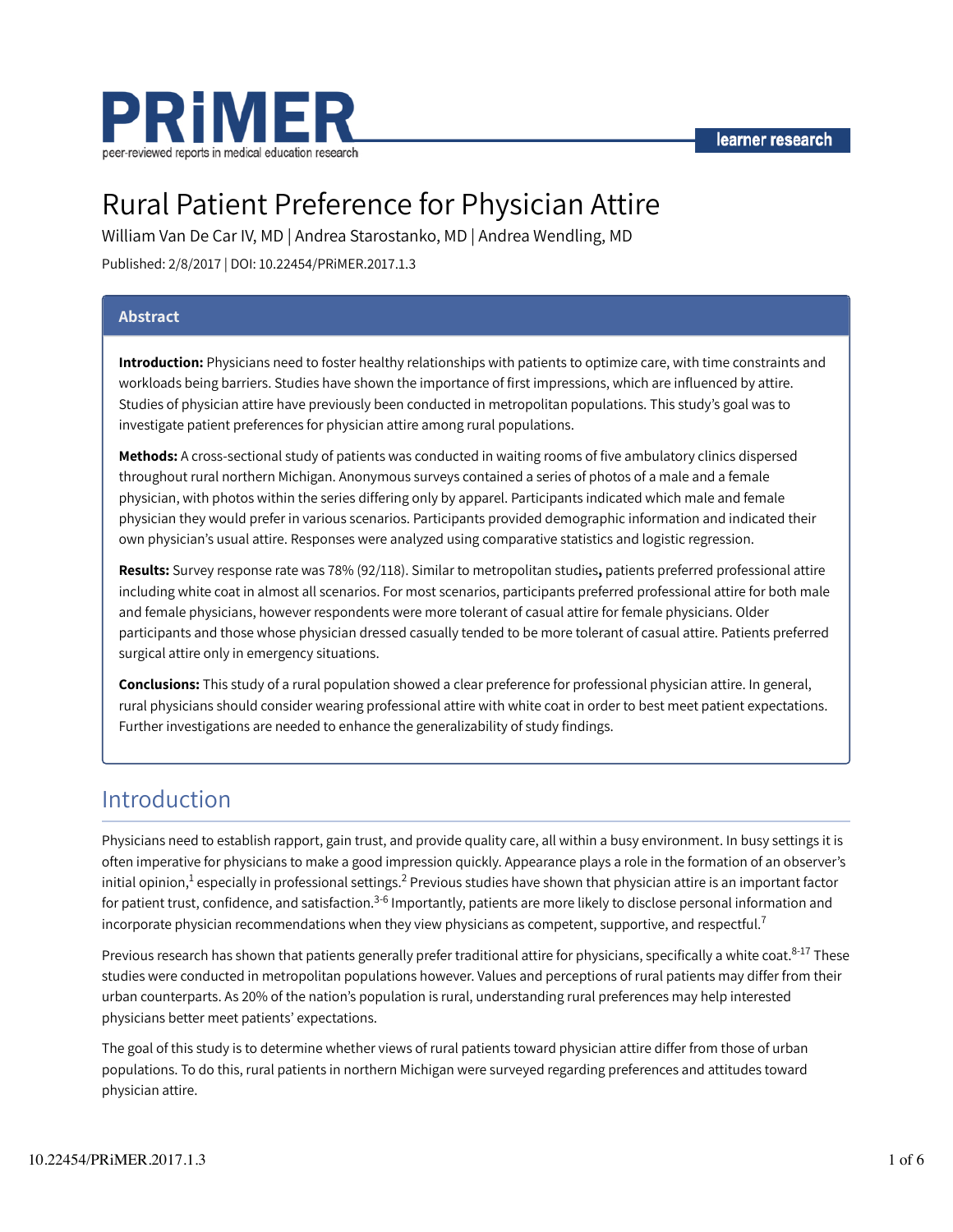## Methods

Researchers conducted a cross sectional study utilizing a previously validated and published survey on physician attire.<sup>6</sup> The surveys contained a series of pictures depicting both a female and male doctor. The only difference between each series of photos was the attire the two physicians wore; facial expressions, hairstyle, stance, and jewelry were identical. The pictures contained four different categories of attire for each gender: business, professional, surgical, and casual. Table 1 describes each category.

The surveys contained 14 questions for both the female and the male set of photos. Examples of survey questions included "Which would you prefer to be your family doctor? Which of these doctors would you trust the most? Which of these doctors would you expect to be more responsible?". For all questions, patients were instructed to mark the box under the picture that corresponded to their preference. Participants also completed demographic information and indicated which type of attire their personal physician typically wore.

Surveys were distributed during a three-month period in 2014 to outpatient clinics in rural northern Michigan, including two family medicine clinics, an internal medicine clinic, a general surgery clinic, and an OBGYN clinic. Employees were instructed to distribute surveys to adult clients in the waiting room randomly throughout the workday. Completed surveys were collected anonymously, and response rate was calculated based on the number of surveys distributed and those returned. All surveys clearly marked by patients were used in the analysis.

Results were analyzed using chi-square or Fisher's exact test as appropriate. The responses for female physician and male physician attire for each scenario were compared using the McNemar-Bowker test. Binary logistic regression was used to compare the contribution of significant variables. Data was compared using SPSS Statistical Software Version 23, with significance for all analyses set at p<0.05. The study was approved by Munson Medical Center's IRB.

### **Results**

A total of 118 surveys were distributed, with 92 surveys returned (response rate 78%). Respondents were 76% female. The majority of participants were Caucasian (92.4%), which is reflective of the region's population. Of study participants, 49% had a degree higher than a high school diploma. Table 2 describes participant demographics.

Rural patient preferences for physician attire for male and female physicians are presented in Table 3. For nearly all scenarios, participants preferred professional attire for both male and female physicians, but where differences existed, respondents tended to be more tolerant of casual attire for female physicians. A notable exception to this preference for professional attire was surgical attire in emergency situations for both male and female physicians. As professional attire was preferred in nearly all situations, professional attire was compared to a grouping of all other attire categories for the remainder of the analysis.

Preference of attire for family physicians was used to comparatively analyze results based on survey participant demographics. Results of preferred attire for male and female family physicians were compared by participants' gender, age (18-49 vs. 50+), educational level (college graduates vs. all other), and own physician attire (professional vs. all others). Results are shown in Table 4. There was a trend toward preferring professional attire for male family physicians among most groups, with older male participants and those whose physicians dressed more casually showing some tolerance of casual attire. Interestingly, most groups showed a slight preference for casual attire for female family physicians, with the exception of patients whose physicians dressed professionally. Logistic regression was performed to assess the impact of participant demographic factors on preference for male family physician attire. The model included three independent variables (age of participant, gender of participant, and attire of participant's physician). The full model, including all variables, was statistically significant (X<sup>2</sup>(3, N=72)=22.83, P<0.01). Age and the attire worn by the participant's physician made unique statistically significant contributions to the model, with the strongest predictor of preferring professional attire for male family physicians being if the participant's physician dressed professionally (odds ratio of 11.8), followed by age less than 50 years (odds ratio of 4.0).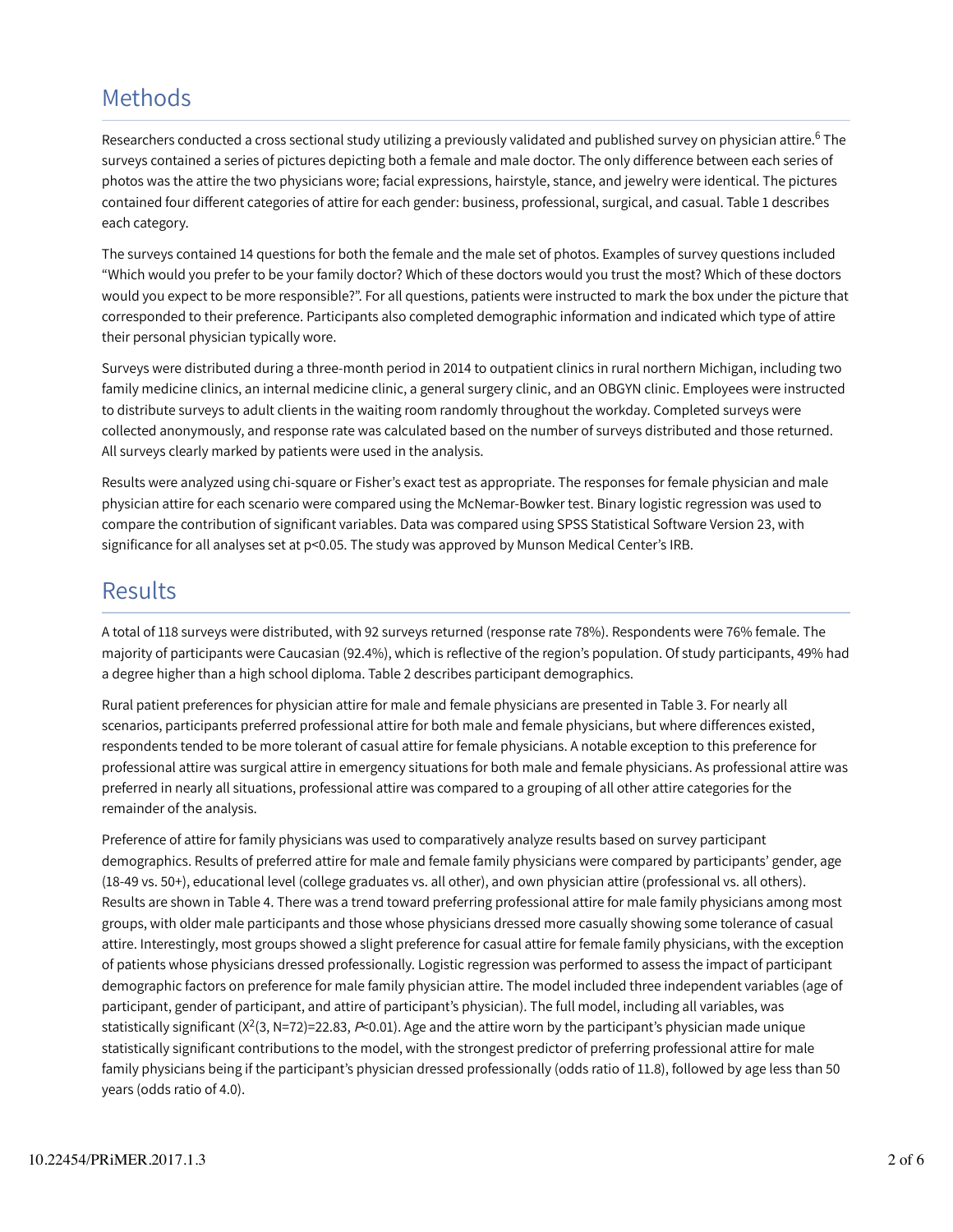## Conclusion

In this study focused on rural populations, respondents overall preferred professional attire with white coats for physicians. The results of this study are similar to previously conducted studies in metropolitan areas, most of which showed a similar predilection for physicians to dress professionally with white coats.

Although rural patients preferred professional physician attire, there was a higher tolerance for casual attire compared to previous metropolitan-based studies.<sup>6</sup> This trend was strongest among patients who indicated their own physicians dressed casually. It may be that patients become accustomed to the appearance of physicians in their community, affecting expectations. In addition, rural populations may have a more relaxed view of society and may place less emphasis on attire, resulting in more tolerance for casual apparel. Physicians are often well known in small communities, and familiarity may break down traditional hierarchal separations that may exist in larger communities. Regardless, despite this trend toward some tolerance for casual apparel, in most situations rural patients expressed a preference for physicians to dress professionally.

The study is limited in generalizability in that all respondents were surveyed in rural northern Michigan. Future studies could focus on diverse geographical locations and include more ethnic diversity. Study was also limited by the use of self-reported data rather than observing actual behavior. The research methods used in this study relied on a two dimensional view that did not delve into other important attitudinal or experiential factors that contribute to a person's perception, which could have impacted results. It is also unclear whether a physician's attire remains important once a relationship is established. A final important limitation of the study is that the female series of photos depicted a female physician in surgical attire, a skirt, or a dress. This was true even with casual attire, which was a casual appearing denim dress. These photographs were used to allow comparison to the previously published metropolitan-based study, but may be why participants were more tolerant of casual attire specifically for the female physician when compared to the male. Due to this limitation, logistic regression comparing participant demographics and attire preference was performed using only the male physician model.

In conclusion, this study of a rural population demonstrated a preference for professional physician attire. In general, rural physicians should consider wearing professional attire with white coat in order to best meet patient expectations, especially when relying on a first impression. Further studies to increase generalizability of findings are needed.

## Tables and Figures

Table 1

|        | <b>Business</b>                                | Professional                                         | Surgical        | Casual                                              |  |
|--------|------------------------------------------------|------------------------------------------------------|-----------------|-----------------------------------------------------|--|
| Male   | Suit with white shirt and tie                  | Dress shirt, tie, white coat                         | Surgical scrubs | Dark T-shirt and jeans                              |  |
| Female | Tailored professional skirt and<br>suit jacket | White coat covering skirt and<br>professional blouse | Surgical scrubs | Casual denim above-knee<br>dress with short sleeves |  |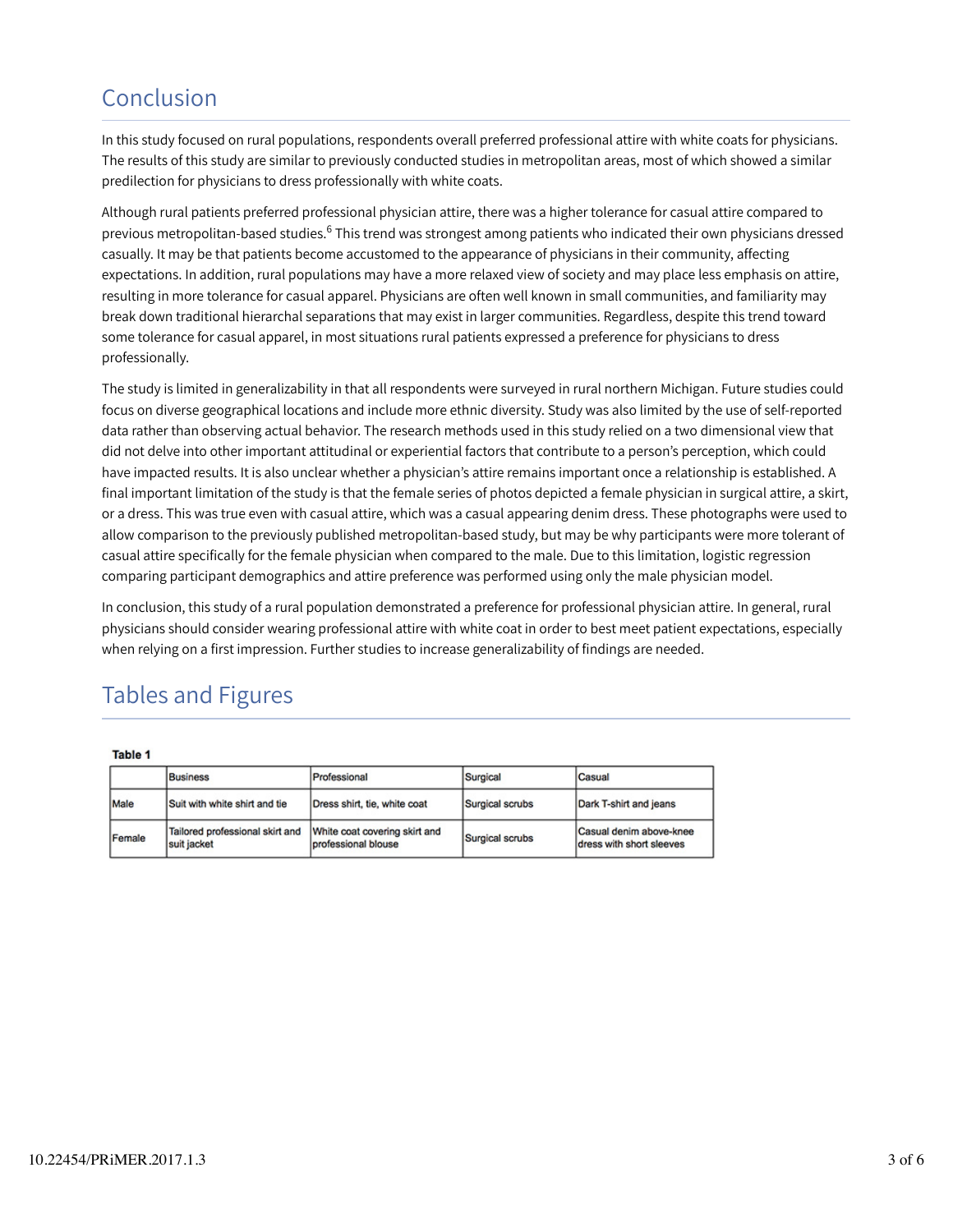#### Table 2: Respondent Demographics

| Gender                      | Female                         | 70 (76%)                                                                   |  |  |  |
|-----------------------------|--------------------------------|----------------------------------------------------------------------------|--|--|--|
|                             | Male                           | 22 (24%)                                                                   |  |  |  |
|                             | Mean (SD)                      | 52.5 years (17.7 years)                                                    |  |  |  |
| Age                         | Range                          | 22-87 years                                                                |  |  |  |
|                             | African-American               | 1(1.1%)                                                                    |  |  |  |
|                             | Native American/Alaskan Native | 3(3.3%)                                                                    |  |  |  |
| Race                        | Caucasian                      | 85 (92.4%)                                                                 |  |  |  |
|                             | Other                          | $1(1.1\%)$                                                                 |  |  |  |
|                             | Did not answer                 | 2(2.2%)                                                                    |  |  |  |
|                             | Some High School               | 2(2.2%)                                                                    |  |  |  |
|                             | <b>High School Graduate</b>    | 17 (18.5%)                                                                 |  |  |  |
| <b>Education</b>            | Some College                   | 28 (30.4%)                                                                 |  |  |  |
|                             | <b>Trade School Degree</b>     | 4 (4.3%)                                                                   |  |  |  |
|                             | <b>College Graduate</b>        | 31 (33.7%)                                                                 |  |  |  |
|                             | Postgraduate Degree            | 10 (10.9%)                                                                 |  |  |  |
|                             | <b>Family Medicine</b>         | 42 (45.7%)                                                                 |  |  |  |
| <b>Office Type</b>          | <b>Internal Medicine</b>       | 12 (13%)                                                                   |  |  |  |
|                             | OB/Gyn                         | 11 (12%)                                                                   |  |  |  |
|                             | Surgery                        | 27 (29.3%)<br>13 (14.1%)<br>31 (33.7%)<br>37 (40.2%)<br>3(3.3%)<br>8(8.7%) |  |  |  |
|                             | <b>Business</b>                |                                                                            |  |  |  |
|                             | Casual                         |                                                                            |  |  |  |
| <b>Own Doctor's Apparel</b> | Professional                   |                                                                            |  |  |  |
|                             | Surgical                       |                                                                            |  |  |  |
|                             | Did not answer                 |                                                                            |  |  |  |

#### Table 3: Aggregate data for preferred physician attire.

|                                                                  | Male physician  |            |                |             | Female physician |                 |            |              |            |                 |
|------------------------------------------------------------------|-----------------|------------|----------------|-------------|------------------|-----------------|------------|--------------|------------|-----------------|
|                                                                  | <b>Business</b> | Casual     | Professional   | Surgical    | NA <sup>A</sup>  | <b>Business</b> | Casual     | Professional | Surgical   | NA <sup>A</sup> |
| Which would you prefer:                                          |                 |            |                |             |                  |                 |            |              |            |                 |
| For a routine physical<br>exam?                                  | 4 (4.8%)        | 17 (20.7%) | 59 (71.9%)     | 2(2.4%)     | 10               | 3(3.6%)         | 35 (41.7%) | 44 (52.4%)   | 2(2.4%)    | 8               |
| To be your family doctor?                                        | 5(6.3%)         | 23 (29.1%) | 51 (64.5%)     | 0           | 13               | $5(6.0\%)$      | 40 (47.6%) | 39 (46.4%)   | 0          | 8               |
| For an emergency?                                                | 2(2.7%)         | 5 (6.7%)   | 29 (38.7%)     | 39 (52.0%)  | 17               | (1.2%)          | 7 (8.3%)   | 26 (31.0%)   | 50 (59.5%) | 8               |
| To discuss intimate or<br>sexual issues?                         | 5(6.5%)         | 18 (23.4%) | 54 (70.1%)     | $\mathbf 0$ | 15               | 8(9.6%)         | 29 (34.9%) | 45 (54.2%)   | 0          | 10              |
| To discuss psychological<br>problems?                            | 14 (17.7%)      | 18 (22.8%) | 47 (59.5%)     | 0           | 13               | 15 (17.9%)      | 29 (34.5%) | 39 (46.4%)   | 0          | 9               |
| For a minor medical<br>problem?                                  | 7 (9.0%)        | 24 (31.2%) | 42 (54.5%)     | 4 (5.2%)    | 15               | 4(4.6%)         | 42 (48.8%) | 37 (43.0%)   | 3(3.5%)    | 6               |
| Which of these doctors would you:                                |                 |            |                |             |                  |                 |            |              |            |                 |
| Trust the most?                                                  | 6(8.0%)         | 12 (16%)   | 50 (66.7%)     | 7 (9.3%)    | 17               | 3(3.9%)         | 21 (27.6%) | 44 (57.9%)   | 8 (10.5%)  | 16              |
| Be more likely to follow their<br>advice?                        | 5 (6.8%)        | 12 (16.4%) | 51 (69.9%)     | 5(6.8%)     | 19               | 4 (5.3%)        | 18 (23.7%) | 46 (60.5%)   | 8 (10.5%)  | 16              |
| Have the most confidence<br>in their diagnosis and<br>treatment? | 3(4.2%)         | 8 (11.3%)  | 55 (77.5%)     | 5(7.0%)     | 21               | 3(3.9%)         | 15 (19.7%) | 51 (67.1%)   | 7(9.2%)    | 16              |
| Be more likely to return for<br>follow-up care?                  | 6(8.5%)         | 15 (21.1%) | 48 (67.6%)     | 2(2.8%)     | 21               | $3(4.1\%)$      | 24 (32.9%) | 43 (58.9%)   | $3(4.1\%)$ | 19              |
| Which of these doctors would you expect to be more:              |                 |            |                |             |                  |                 |            |              |            |                 |
| Knowledgeable and<br>competent?                                  | 8 (11.0%)       | 8 (11.0%)  | 552 52 (71.2%) | 5 (6.8%)    | 19               | 5 (6.8%)        | 14 (18.9%) | 46 (62.2%)   | 9(12.2%)   | 18              |
| Caring and compassionate?                                        | 8 (10.5%)       | 18 (23.7%) | 44 (57.9%)     | 6 (7.9%)    | 16               | 8 (10.5%)       | 28 (36.8%) | 35 (46.1%)   | 5 (6.6%)   | 16              |
| Responsible?                                                     | 10 (13.9%)      | 7 (9.7%)   | 49 (68.1%)     | 6(8.3%)     | 20               | 11 (14.7%)      | 14 (18.7%) | 41 (54.7%)   | 9(12.0%)   | 17              |
| Authoritative and in control?                                    | 13 (17.8%)      | 6(8.2%)    | 48 (65.8%)     | 6(8.2%)     | 19               | 18 (23.4%)      | 10 (13.0%) | 36 (46.8%)   | 13 (16.9%) | 15              |

\*P-value statistically significant at P<0.05. Significant P-values represent significant difference in distribution of attire preferences for male and female physicians. NA=Did not answer question.

Shaded areas represent patient preference for each category.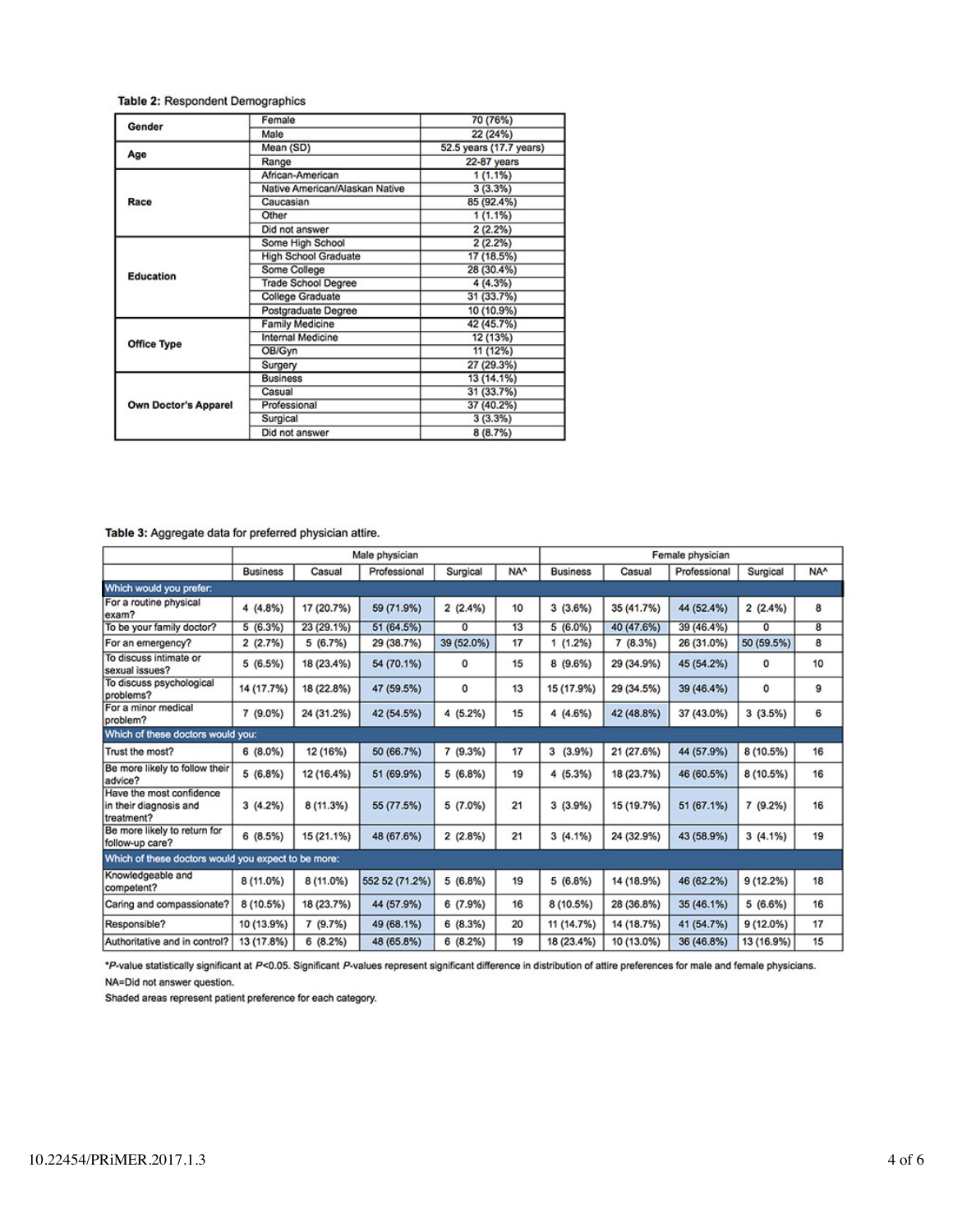|                        |               | <b>Male Family Physicians</b> |           |                       | <b>Female Family Physicians</b> |           |                      |  |
|------------------------|---------------|-------------------------------|-----------|-----------------------|---------------------------------|-----------|----------------------|--|
|                        |               | Professional                  | All other | $X^2$ /df<br>P-value  | Professional                    | All other | $X^2$ /df<br>P-value |  |
| Participant            | Male          | 8(40%)                        | 12 (60%)  | 7.058/1               | 8 (36%)                         | 14 (64%)  | 1.214/1              |  |
| Gender                 | Female        | 43 (73%)                      | 16 (27%)  | $0.01*$               | 31 (50%)                        | 31 (50%)  | 0.27                 |  |
| Participant Age        | $18-49$       | 29 (78%)                      | 8 (22%)   | 5.251/1               | 17 (47%)                        | 19 (53%)  | 0.02/1               |  |
|                        | $50+$         | 22 (54%)                      | 19 (46%)  | $0.02*$               | 21 (46%)                        | 25 (54%)  | 0.89                 |  |
| <b>Education level</b> | College grads | 25 (69%)                      | 11 (31%)  | .690/1                | 18 (49%)                        | 19 (51%)  | .131/1               |  |
|                        | All other     | 26 (60%)                      | 17 (40%)  | 0.41                  | 21 (45%)                        | 26 (55%)  | 0.72                 |  |
| Own Physician          | Professional  | 29 (88%)                      | 4 (12%)   | 13.092/1              | 30 (83%)                        | 6 (17%)   | 32.887/1             |  |
| <b>Attire</b>          | All other     | 19 (47%)                      | 21 (53%)  | $< 0.01$ <sup>*</sup> | 8 (19%)                         | 35 (81%)  | $< 0.01$ *           |  |

Table 4: Rural participant characteristics and preference for attire preference specifically for male and female family physicians

### Author Affiliations

William Van De Car IV, MD - Peterson AFB, United States Air Force

Andrea Starostanko, MD - St. Joseph Mercy Health System, Ann Arbor, MI

Andrea Wendling, MD - Michigan State University College of Human Medicine, East Lansing, MI

### References

- 1. Naumann LP, Vazire S, Rentfrow PJ, Gosling SD. Personality judgments based on physical appearance. *Pers Soc* Psychol Bull. 2009;35(12):1661-1671. doi:10.1177/0146167209346309
- Easterling CR, Leslie JE, Jones MA. Perceived importance and usage of dress codes among organizations that market 2. professional services. Public Personnel Management. 1992;21(2):211-219. doi:10.1177/009102609202100208
- Chung H, Lee H, Chang DS, et al. Doctor's attire influences perceived empathy in the patient-doctor relationship. 3. Patient Educ Couns. 2012;89(3):387-391. doi:10.1016/j.pec.2012.02.017
- 4. Bianchi MT. Desiderata or dogma: what the evidence reveals about physician attire. *J Gen Intern Med.* 2008;23(5):641-643. doi:10.1007/s11606-008-0546-8
- 5. Brandt LJ. On the value of an old dress code in the new millennium. Arch Intern Med. 2003;163(11):1277-1281. doi:10.1001/archinte.163.11.1277
- 6. Rehman SU, Nietert PJ, Cope DW, Kilpatrick AO. What to wear today? Effect of doctor's attire on the trust and confidence of patients. Am J Med. 2005;118(11):1279-1286. doi:10.1016/j.amjmed.2005.04.026
- 7. Jin J, Sklar GE, Min Sen Oh V, Chuen Li S. Factors affecting therapeutic compliance: A review from the patient's perspective. Ther Clin Risk Manag. 2008;4(1):269-286. doi:10.2147/TCRM.S1458
- 8. Gjerdingen DK, Simpson DE. Physicians' attitudes about their professional appearance. *Fam Pract Res J.* 1989;9(1):57-64.
- Gjerdingen DK, Simpson DE, Titus SL. Patients' and physicians' attitudes regarding the physician's professional 9. appearance. Arch Intern Med. 1987;147(7):1209-1212. doi:10.1001/archinte.1987.00370070023002
- 10. Gjerdingen DK, Thorpe W, List-Holt P. The physician's appearance and professionalism. *Resid Staff Physician.* 1990;36(1):65-66, 71.
- 11. McKinstry B, Wang JX. Putting on the style: what patients think of the way their doctor dresses. *Br J Gen Pract.* 1991;41(348):270, 275-278. doi:10.3399/bjgp08X264036
- 12. McNaughton-Filion L, Chen JS, Norton PG. The physician's appearance. Fam Med. 1991;23(3):208-211.
- 13. Keenum AJ, Wallace LS, Stevens AR. Patients' attitudes regarding physical characteristics of family practice physicians. South Med J. 2003;96(12):1190-1194. doi:10.1097/01.SMJ.0000077011.58103.C1
- 14. Dover S. Glasgow patients' attitude to doctors' dress and appearance. Health Bull (Edinb). 1991;49(6):293-296.
- 15. Cha A, Hecht BR, Nelson K, Hopkins MP. Resident physician attire: does it make a difference to our patients? *Am J* Obstet Gynecol. 2004;190(5):1484-1488. doi:10.1016/j.ajog.2004.02.022
- 16. Au S, Khandwala F, Stelfox HT. Physician attire in the intensive care unit and patient family perceptions of physician professional characteristics. JAMA Intern Med. 2013;173(6):465-467. doi:10.1001/jamainternmed.2013.2732
- 17. Petrilli CM, Mack M, Petrilli JJ, Hickner A, Saint S, Chopra V. Understanding the role of physician attire on patient